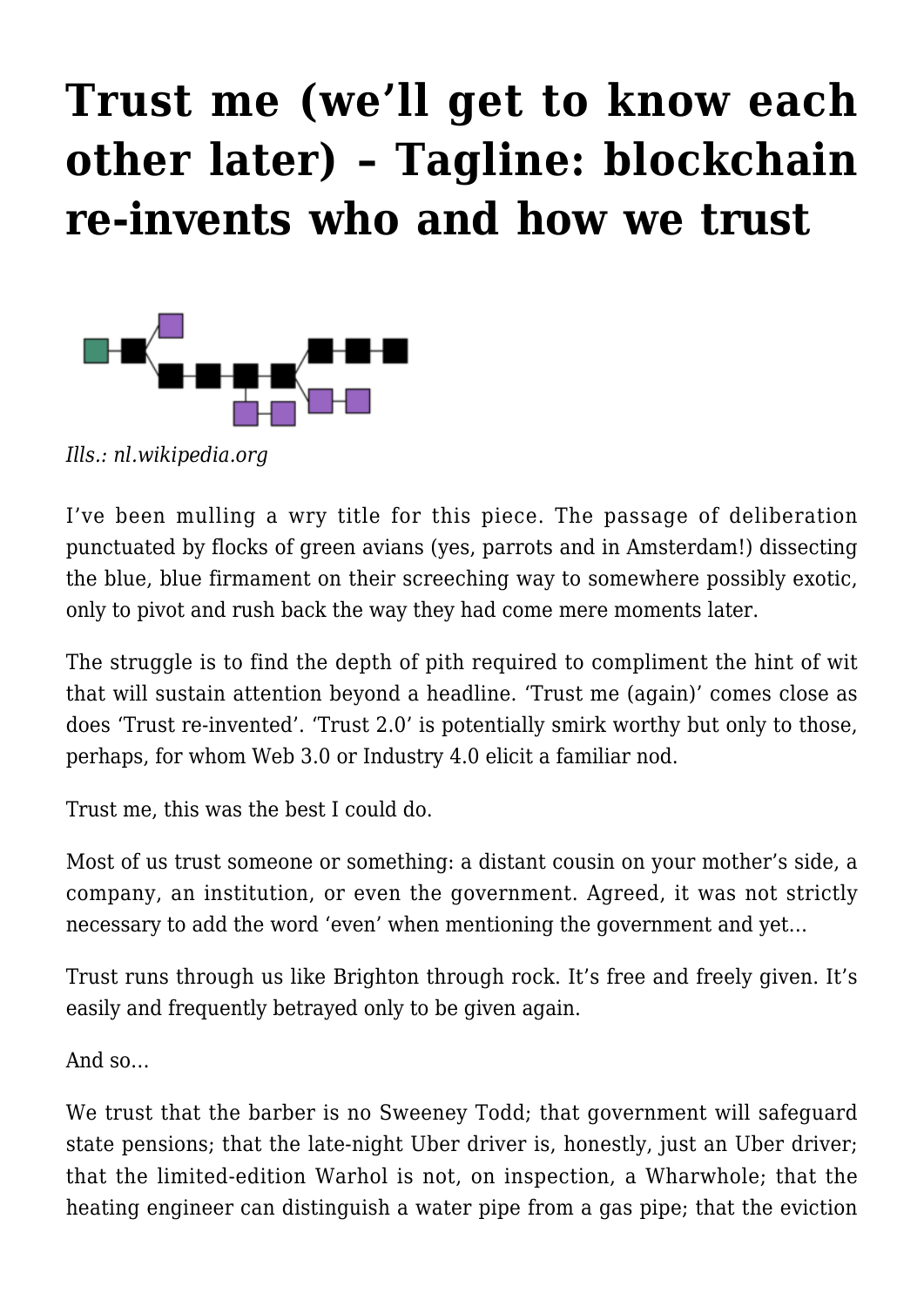technician barring entry to Koooolers Nightclub will not sell the enforced copy of your ID to X-Ron3023, a denizen of the dark-web and a close associate of NightKnightBungie100-2; that the recently promoted (former) assistant VP now has access to the executive bathroom on the top floor.

We need trust. The moment maker. The oil in the works. What is there without trust? And I implore you to keep in mind that trust starts with truth and ends with truth, fear leads to more fear, and trust leads to more trust, and we must surely all concur that to be trusted is a greater compliment than being loved. Trust Hemmingway to weigh in with 'The best way to find out if you can trust somebody is to trust them.'

All good. Not a jot of critique from my side. Old school trust. Built over decades, augmented by endorsements of others. The trusted and tested and true assured reliance on character and values and judgement, our innate ability and strength to see the truth of someone or something leading us have confidence (unscientifically, some might say) that our best interests will be represented, or at the very least not compromised.

It's been a battle – a losing battle – to maintain my willingness to trust those making increasingly frequent requests for, yes, my trust. You can trust us with your profile data, they cry; you can trust our claim that the coffee-famer received a living wage in the production of this premium product; that the energy powering my microwave is not only green but the greenest; and that this cod was sustainably caught in the North Sea using the latest ecologically friendly gear and the discard (read: disposing of dead fish that you'd rather not have caught) was negligible.

Sceptical? Should you find a moment in your local supermarket to peruse the little letters and labels printed on the packaging en route past Dairy and Fresh to where Linda waits patiently at the checkout, you'll surely agree that the credibility of these claims is enhanced by cutting-edge keywords that include (but are not limited to) WiggleWoggle certified, artisan organic, free range (define range) and farm fresh(ness) – whatever that means.

Further doubts may be placated by a plethora of QR codes and high-quality logos and, without a shred of hesitation on my part, I'd like to state for the record that many of these logos go way beyond clipart.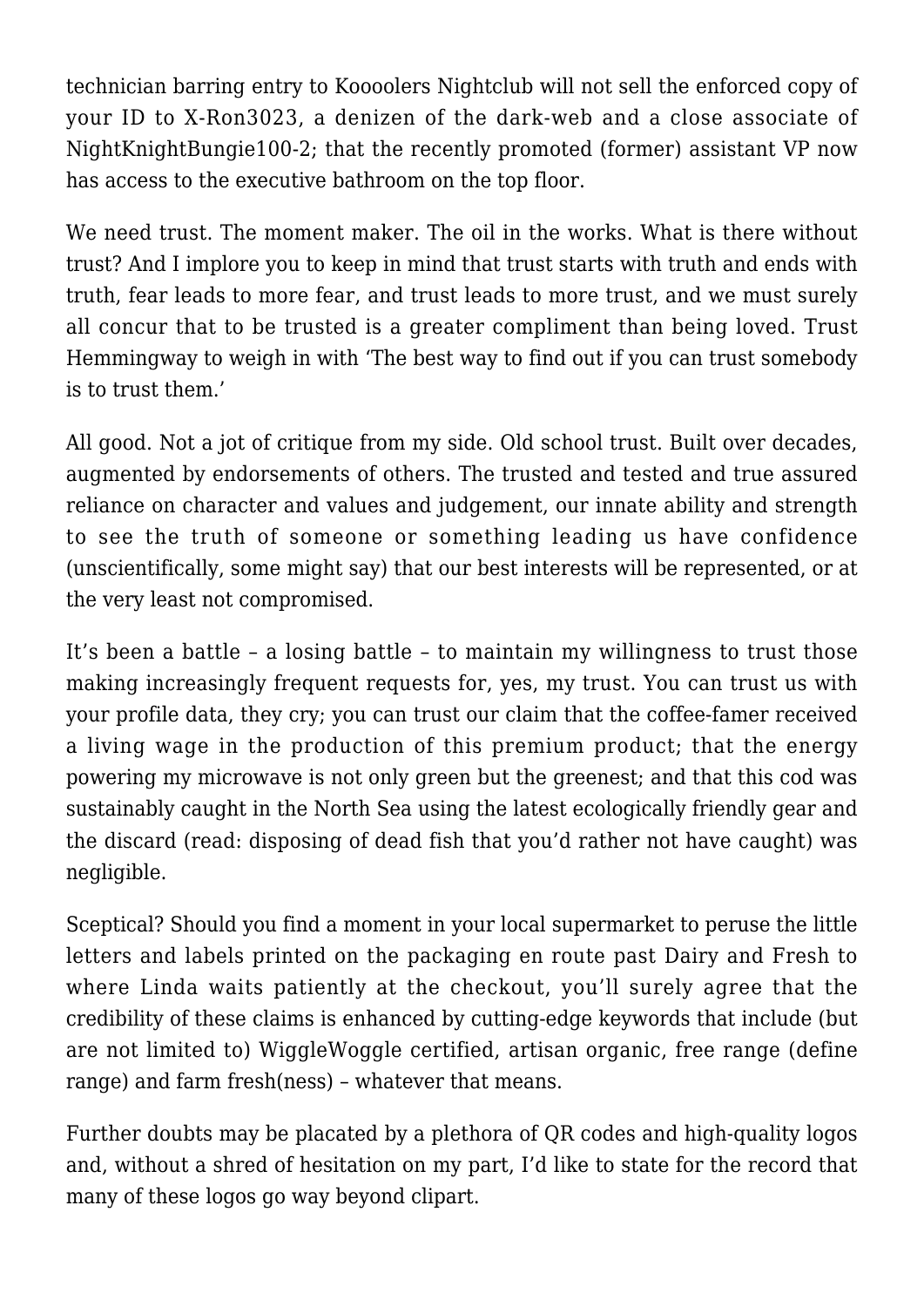Look, we're a few paragraphs in and I've not mentioned blockchain which has not been easy. Don't ask or expect me to defend the many (but not all) justifiable claims that cast blockchain in a poor light. Decades must pass before blockchain's battered reputational half-life decays to the point of defying detection.

Blockchain. Disruptive? Disreputable? I need to move on as, otherwise, this post will assume book-length dimensions as I attempt to parry what many are thinking. My plea, humbly made, is that you will accept that blockchain is a 'thing' and that we'll save other discussion for later.

[Author's note: the remainder of this article contains numerous dangerous bends in train of thought, and a range of concepts and terms invented by nerds whose average age is twenty-three. Continue reading only under medical advisement].

How can blockchain replace old school trust? What could possibly supplant the handshake, the written agreement, the unshakeable faith in a bond handed down the generations?

The answer is that blockchain cannot replace any of these things.

Rather, blockchain facilitates alternative forms of trust. Trust between parties that have never met, who have not heard of one another, who do not like each other, who compete with each other and – I'm just putting it out there – do not trust each other. Blockchain facilitates trustless transactions where a distributed network of 'verifiers of truth' (nodes) guarantee both the execution of transactions between parties (liveness) as well as the integrity of transactions following agreement (consensus).

Furthermore, blockchain requires no mediating (meddling?) third-party as an enabler and, as a result, there is no centralised authority needed to deny or refuse or scrutinise or record any transaction or interaction between two parties. Humans are not involved in consensus forming and, as a result, there is no opinion-based influence and no ad-hoc bias. Given the same set of inputs, the blockchain will consistently resolve in the same manner each time of asking. Trust me on that.

In considering how blockchain helps reinvent trust, we need to first dispel the notion that blockchain and cryptocurrency are synonymous. The repute of the former tarnished by the ponziness of the latter. Take transactions for example.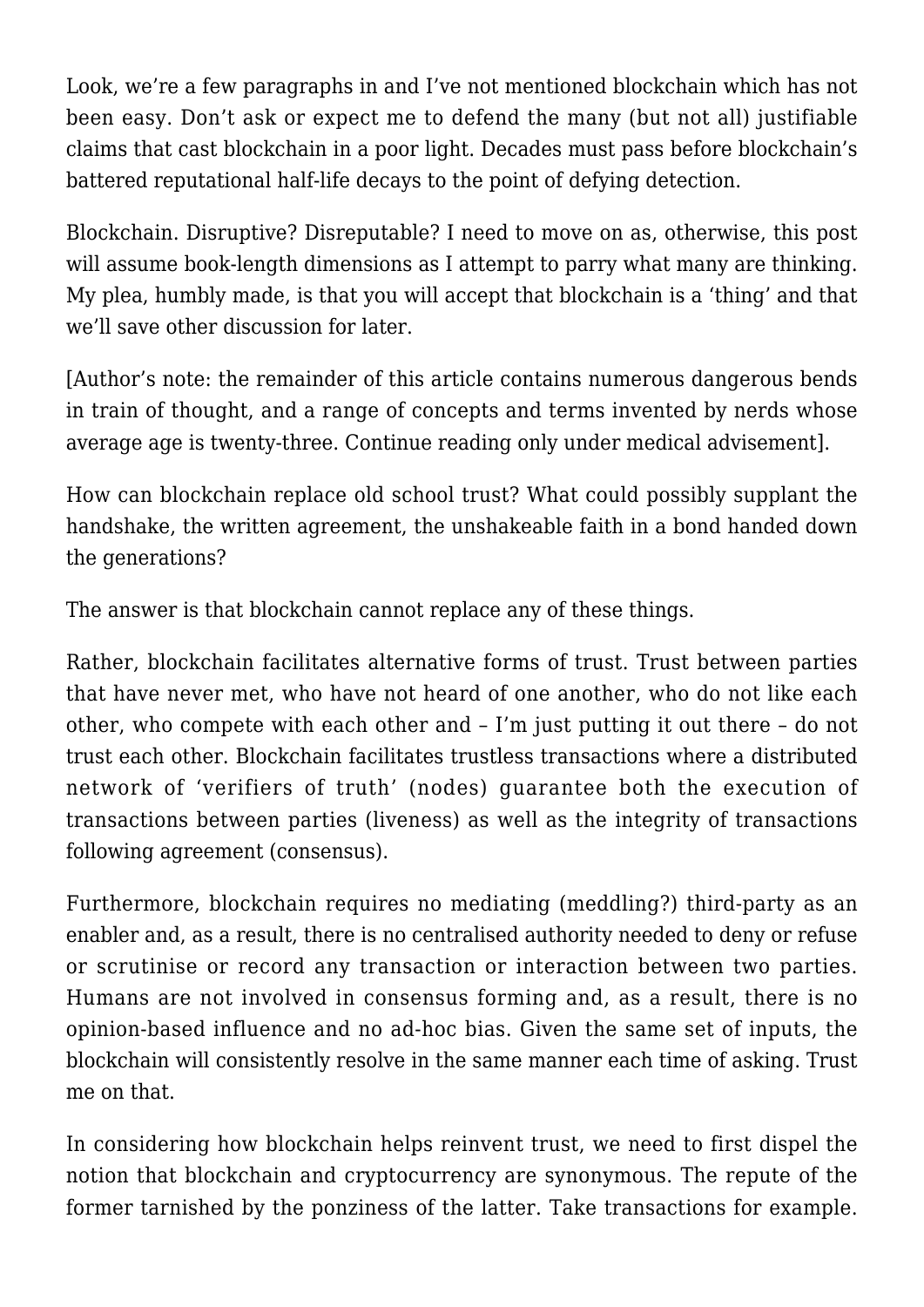The first and best-known blockchain network was named 'Bitcoin', while the first and best-known cryptocurrency was named 'bitcoin' (the branding agency has a lot of explaining to do). And the first transaction involved a bitcoin token on the Bitcoin network.

The term 'transaction' can also mislead. A transaction could, indeed, refer to a payment from one party to another. However, a transaction my involve the transfer of intellectual property, or of a digital work of art (NFTs are the new black, digital scarcity and ownership guaranteed), or the verification of a claim such as the right to drive, your age (remember Koooolers), relevant skills (remember the heating engineer), your academic credentials, certain rights (remember the former assistant VP), or sustainable fish (remember the cod).

Two examples suffused with a sprinkling of geek-speak will either pave the way to your 'ah-ha' moment or reinforce existing beliefs that old-school trust is all you can trust.

## *Koooolers Nightclub*

You're at the door of Koooolers Nightclub. Midnight. The bouncer needs to see your ID. He turns to make a copy of your driving license on an ancient Xerox 1048 circa 1984. Copy? "Yes, mate. Company policy. Any other questions?" It's raining and you don't have any other questions. In order to gain entry to this den of partyness, you've just entrusted – to a stranger – your full name, your photograph, date of birth, place of birth, your driving license number, your social security number, how long you've had your licence, and an overview of the vehicles you are permitted to drive when all that is really required to enter Kooolers is a check on if you are old enough, not even how old you are. If we think this through, you've also given away your physical location confirming that you are not home, your preference for a down-market nightclub, and indicated your willingness to part with personal data at the request of someone wearing a tight suit. Self sovereign identity (SSI) is an approach to digital identity management gives individuals control of their digital identities using, often, blockchain to secure and protect privacy. SSI would change the above scenario as follows: a scan of your face would match against the blockchain secured and encoded biometrics of your ID document (this offers a proof that you are the holder of the ID based on the permission you've granted to perform this verification just once for this specific task). In this manner, you have verified yourself against a credential (your driving license) issued by a trusted party (the Government). You would also need to give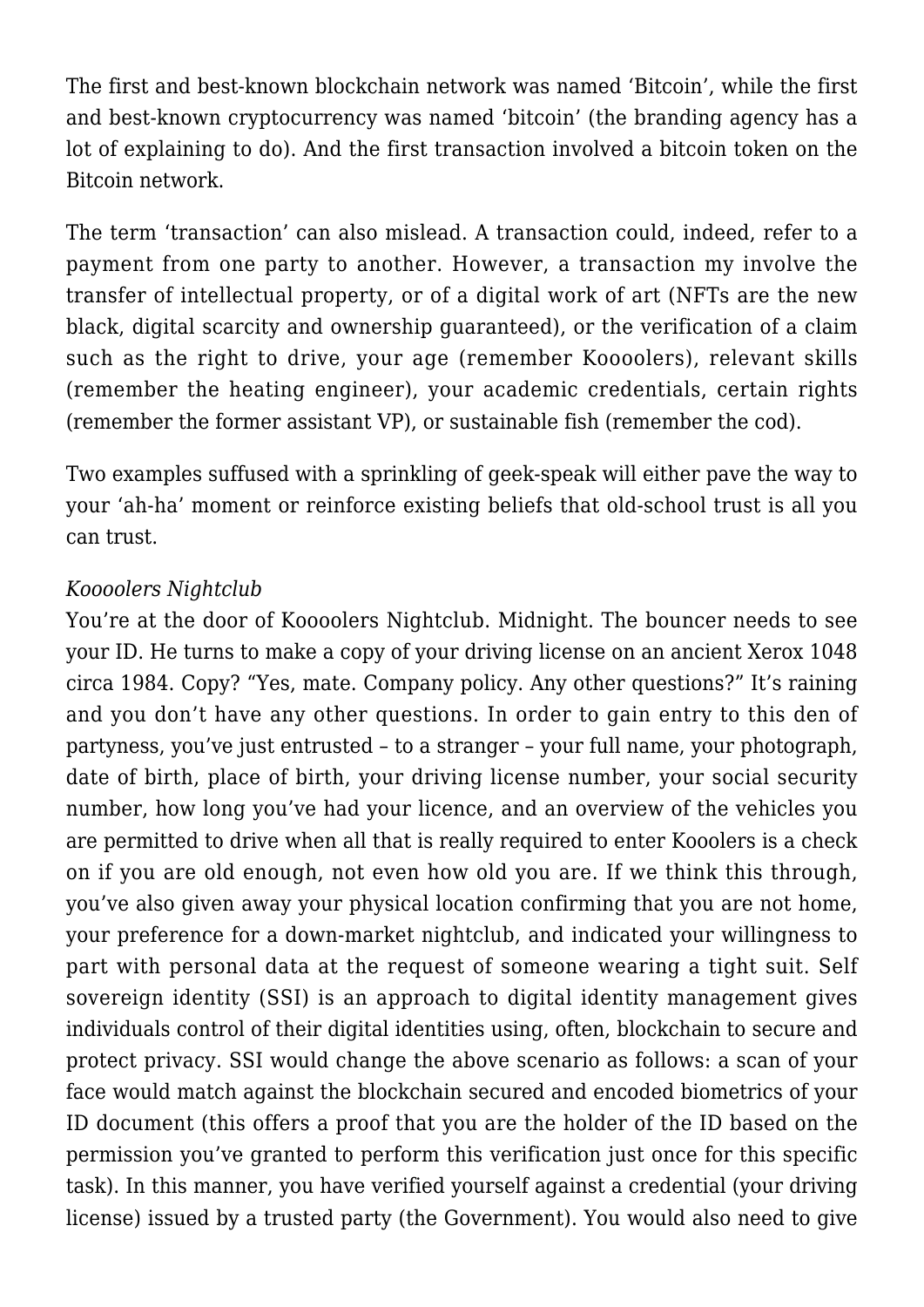permission to establish that your age is above the minimum age required to enter Koooolers. In this case, the same credential can be used as your date of birth is also an element of your driving license data secured on the blockchain. It checks out and moments later you are swapping stories with a retired wrestler while the barman inexpertly assembles a watery cocktail replete with maraschino cherry and tiny umbrella.

Cranking up the geek-factor a tad, the Koooolers scenario demonstrates an application of non-interactive zero-knowledge proofs that require no interaction between the issuer of a credential (the Government) and the verifier (Koooolers) to establish the veracity of a claim (you are old enough). Using SSI in combination with zk proof technology, you have been able to prove your claim without giving away any data that you'd rather keep private.

## *Supermarket.*

It's true. Sustainably caught cod tastes better than other cod. And even if it doesn't, it feels like it should and, as you've paid a premium for this ecologically friendly product, you'll exercise your deity-given right to believe whatever you want about the taste.

But let's move beyond the sustainability claims on the packaging: tiny letters, even smaller logos, certifications from bodies you've never heard off, a web address here, a QR code there. We are asked to trust in so many claims these days that, in order to determine which are genuine, something more is required. What follows is a cod-inspired thought experiment: a fishing boat in the North Sea. The captain, somewhat nervously, has deployed imaging and sensortechnology on his boat that captures 20 data points every thirty seconds. A trip of 16 hours would record 38400 micro-measurements on salinity, humidity, line tension, fuel consumption and a host of other metrics. Real-time processing of this data in the cloud using buzz-word compliant artificial intelligence, big data analytics, image recognition and other cool techniques provide two types of output. Firstly, actionable insights that benefit the captain immediately by suggesting, for example, adjustments to set ups, gear choice, and speed which positively impact the profitability of this trip; secondly, the cloud-based analytics will provide sustainability proofs. This latter output forms the basis of establishing verifiable sustainability claims that cod-fans can rely on. A boat can prove it has not strayed outside of mandated fishing grounds (without revealing where, specifically, it fished), that the weight of fish caught has not exceeded the amount